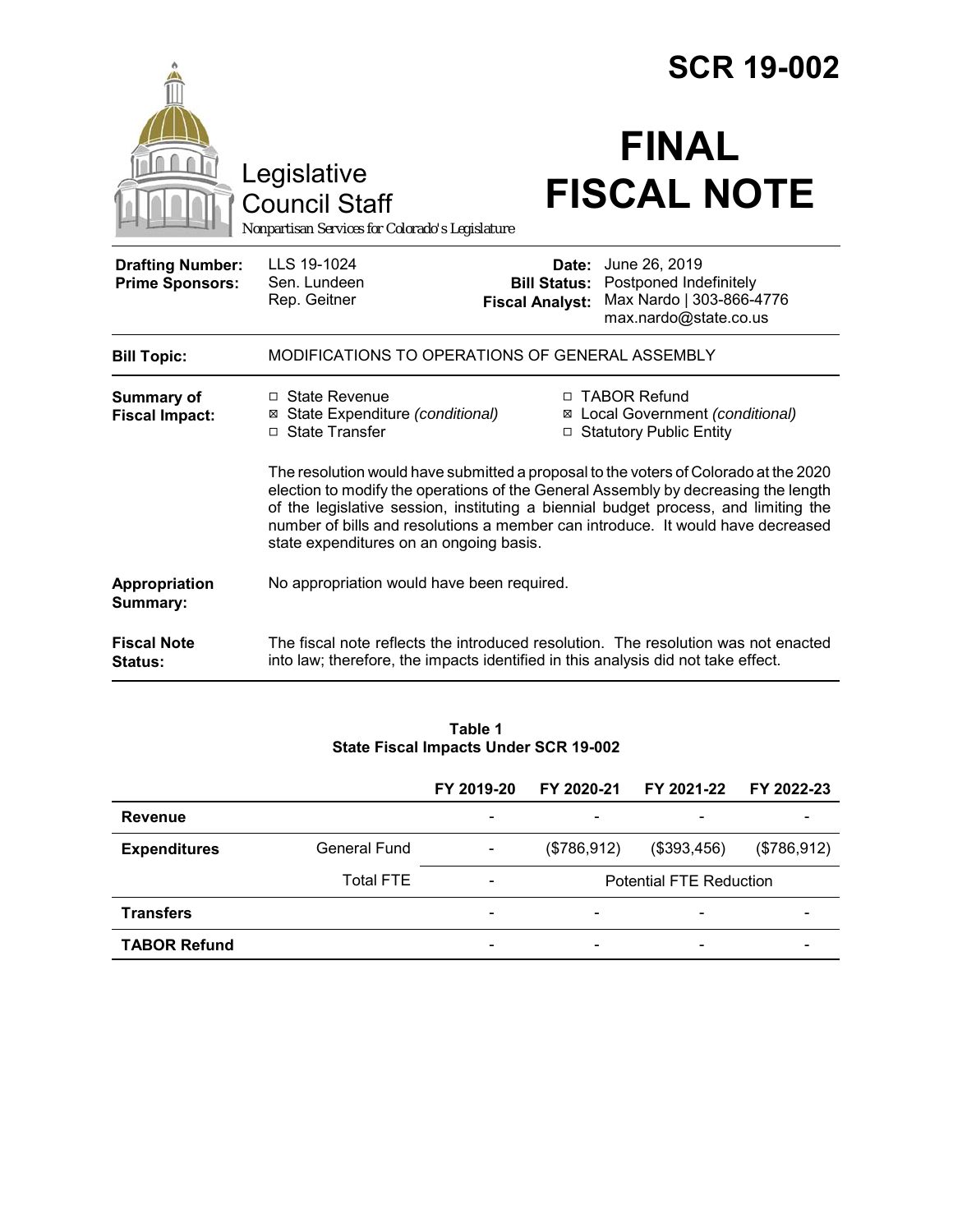June 26, 2019

# **Summary of Legislation**

This concurrent resolution refers a ballot question to voters changing the operations of the state legislature. The referred measure will appear on the ballot for the election to be held November 2020. If approved by voters, the measure will:

- decrease the length of the regular session of the state legislature from 120 days to 90 days in even-numbered years and 60 days in odd-numbered years;
- limit the number of bills and resolutions that a member of the legislature may introduce to two bills and two resolutions in any regular legislative session, excluding bills for appropriations and bills recommended by committees;
- allow both chambers of the legislature to create a restrictive process to authorize an exemption from the specified bill and resolution limits; and
- implement a biennial state budget cycle beginning in FY 2022-23, and change the process for considering the general appropriations bill. The process includes the Joint Budget Committee dividing the appropriations bill by subject matter for consideration by the committees of reference in each chamber. Committees may not increase funding for any agency or institution.

# **Background**

The state constitution currently requires that the state legislature convene no later than the second Wednesday in January. Regular legislative sessions may not exceed 120 days. Rules established by the Senate and House of Representatives generally limit the number of bills that a legislator may introduce to five bills in any legislative session, with some exceptions.

# **State Expenditures**

If approved by the voters, the resolution will reduce state expenditures by about \$786,912 in FY 2020-21, and \$393,456 in FY 2021-22. Additionally, workload will decrease for the Legislative and Executive branches of state government. Local governments and the state government will also incur election costs related to this, and any other, statewide ballot measures. All fiscal impacts are conditional upon on the resolution's approval by voters in the November 2020 election. The resolution specifies that the biennial budget process begins in FY 2022-23, but the fiscal note assumes that the bill's other provisions go into effect in FY 2020-21.

**Legislative Department.** The state legislature maintains a permanent staff of non-partisan employees, including economists, budget analysts, research analysts, fiscal analysts, auditors, attorneys, computer programmers, and administrative staff, spread across six service agencies. The resolution both shortens the length of the legislative session and reduces the number of bills that may be introduced by a legislator. Service agency workload is anticipated to decrease by an amount equivalent to approximately 5.0 FTE; however, the actual reduction in workload and the specific service agencies impacted will depend on how restrictive the process is for members to request permission to introduce more than two bills.

To the extent that the state legislature considers fewer bills each year, drafting, analysis, and committee work are all concurrently reduced; however, there is not a direct correlation between the number of bills considered and the workload of each service agency. For example, Legislative Council Staff provides many services besides staffing committees of reference or writing fiscal notes. The office prepares quarterly economic and tax revenue forecasts, provides staff support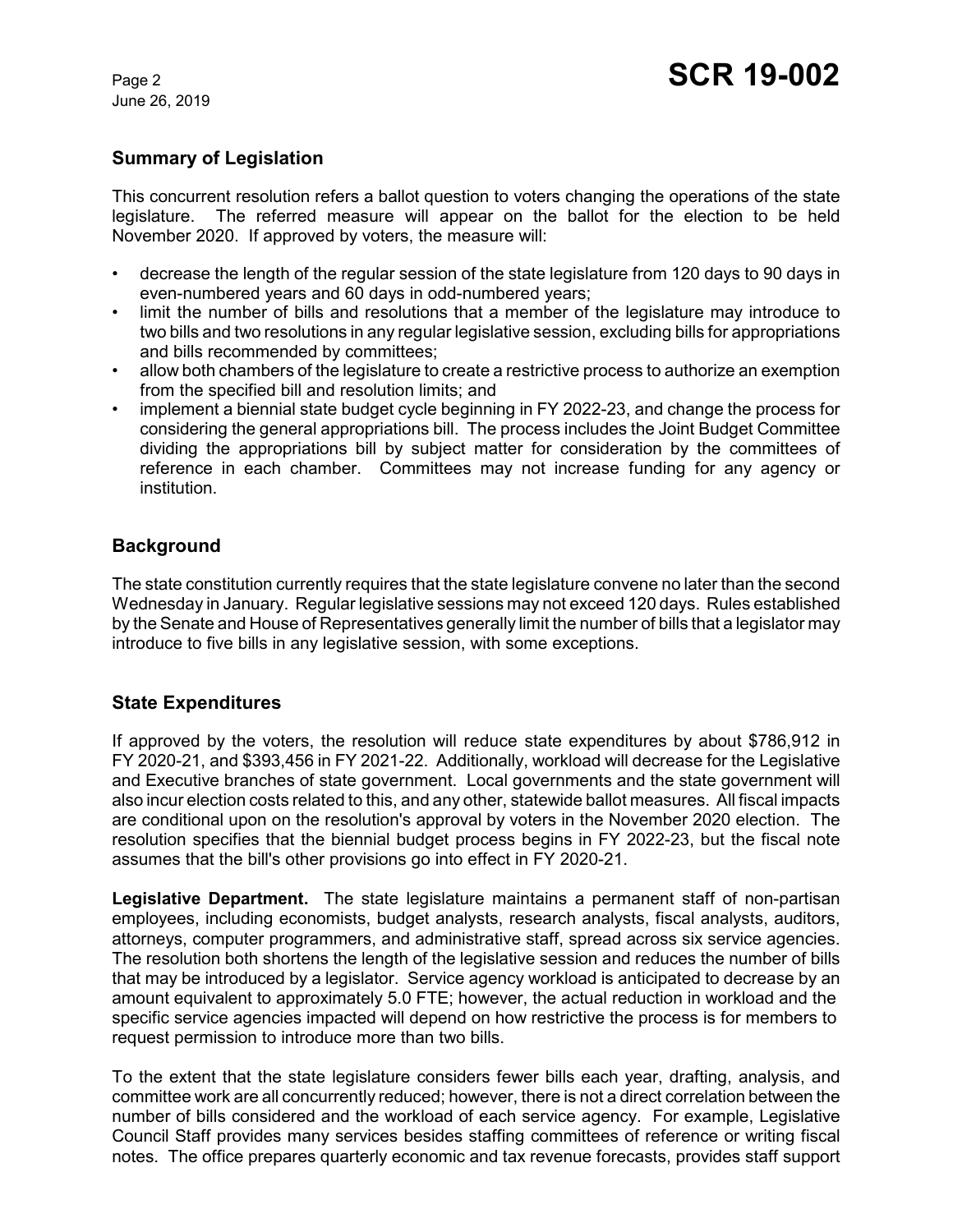June 26, 2019

and research for legislators and interim committees, and writes the Blue Book voter guide for all referred and initiated ballot measures. As such, a reduction in the number of bills does not automatically translate to a reduced workload for that service agency. Adjustments to appropriations for the legislative service agencies will not be necessary until the 2021 legislative session; at that time, the service agencies will make any necessary reductions through the budget process.

Beginning in FY 2020-21, the reduced length of each legislative session will reduce state expenditures for legislator travel and per diem. Travel and per diem expenses are expected to decrease by \$786,912 in odd-numbered years and \$393,456 in even-numbered years. These expenses are based on FY 2018-19 expenses and prorated for the decreased length of session under this bill.

**Executive Branch.** The resolution changes the timing and workload for Executive Branch agencies. Similar to legislative service agencies, reducing the number of bills and the length of the legislative session will reduce workload for the Executive Branch. Some agencies will respond to fewer requests for information related to the preparation of fiscal notes, will monitor and respond to fewer bills, or will provide less testimony or expert assistance in the deliberation of bills. However, even though the total number of bills is reduced, the total number affecting any given agency may still be substantial in any given year. The measure is likely to require a reduction in budget staff, which will be addressed by each agency through the regular budget process. Any savings will likely be a combination of General Fund, cash funds and federal funds.

There will also likely be an added cost to make the necessary programming changes to the computer and software systems used by several Executive Branch agencies. The systems need to be adjusted to account for the biennial budget process, any corresponding change to contracting and purchasing cycles, and the difference between the new biennial state budget cycle and annual federal grant and state reporting cycles. The work will initially be accommodated within existing appropriations, and any additional appropriations will be requested through the budget process.

**Election expenditure impact (existing appropriations).** This bill includes a referred measure that will appear before voters at the November 2020 general election. Although no additional appropriation is required, certain election costs are incurred by the state when ballot measures are referred to voters. These costs, paid using existing appropriations, are in two areas. First, current law requires the state to reimburse counties for costs incurred conducting a ballot measure election, paid from the Department of State Cash Fund in the Secretary of State's Office. Second, the text and title of the measure must be published in one legal newspaper per county and an analysis of the measure must be included in the Ballot Information Booklet (Blue Book) mailed to all registered voter households, paid from the Ballot Analysis Revolving Fund in the Legislative Department.

A single ballot measure costs the state about \$3.5 million, and each additional ballot measure increases the cost by about \$100,000. The fiscal note assumes that there will be other ballot measures, so the marginal cost of referring this proposal to the voters is \$100,000.

#### **Local Government**

If approved by the voters, the bill will likely reduce the workload for local governments to respond to fewer requests for information related to the preparation of fiscal notes, to monitor and respond to fewer bills, and to provide less testimony or expert assistance in the deliberation of bills. The amount of the workload reduction will differ among jurisdictions and has not been estimated.